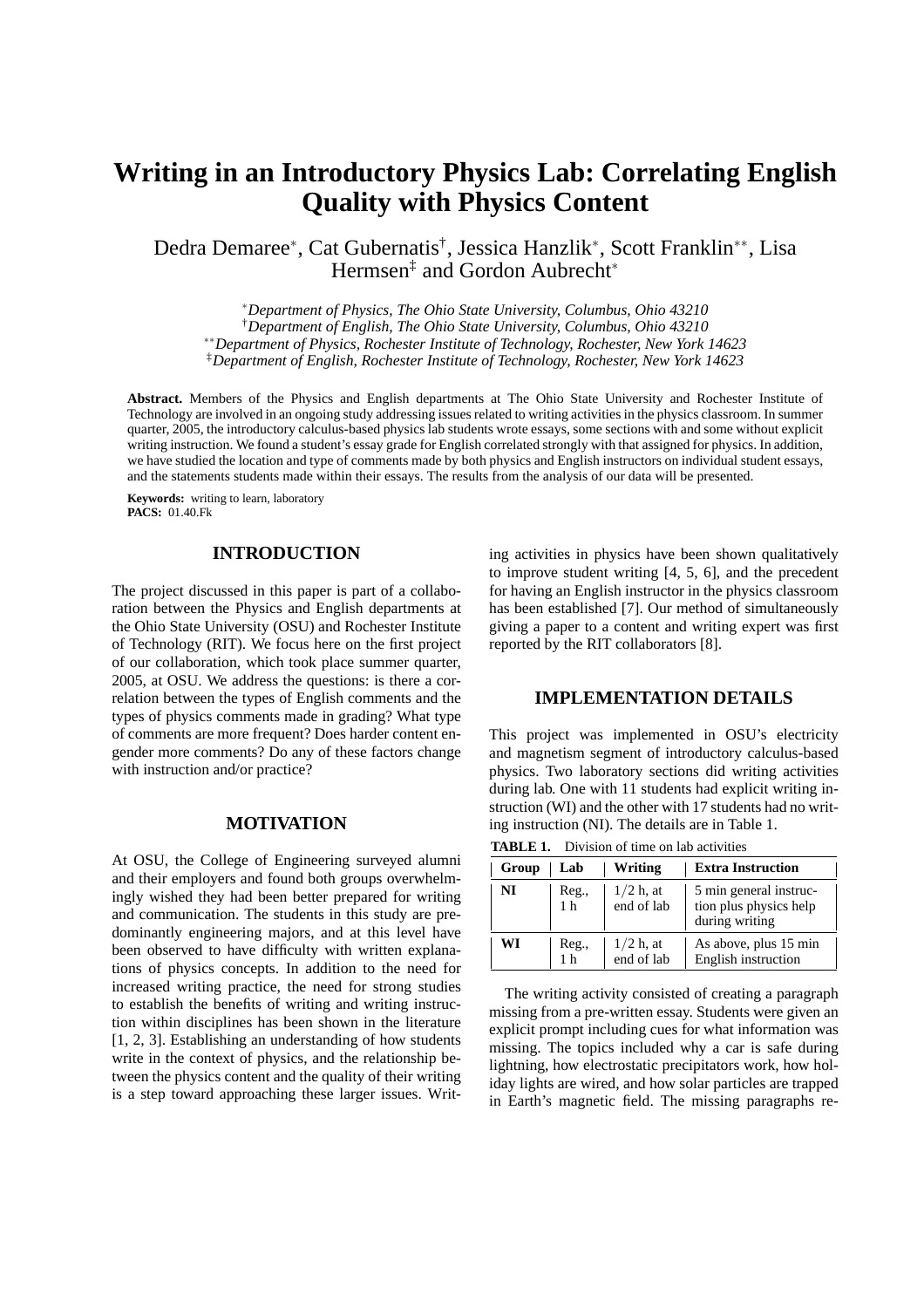quired explanations of some aspect of the phenomena based on content from that day's lab. The students had six labs throughout the quarter, but because slightly different assignments were given the first and last weeks, those essays were omitted from this study.

The weekly writing instruction consisted of lesson plans beginning with higher order concerns and moving to progressively lower order concerns. Higher order concerns are universal issues such as organization, or logical flow, while lower order concerns are sentence or word level issues (e.g., word choice). In one lab, students outlined the information needed to respond to the prompt from the previous essay, then compared their outlines to the essays they wrote. They then discussed what information was missing, and how the order of information could be improved to strengthen their argument. In another lab, students were given a handout with sample sentences from the previous week's essays illustrating problems such as using transitions and equations. After discussion, students corrected the sentences.

Each week, the students' essays were copied, and one copy was given to Cat Gubernatis and graded for the quality of the writing (but not grammar or spelling mistakes). This grade was not biased by the physics content, since she does not have any background knowledge of physics. The other copy was given to Dedra Demaree and graded for physics content. Each grader made comments on the papers as they were graded. The final grade students received for each essay was the average of the English and physics grade. Essay grades were out of 15 points, with 9/15 considered the threshold for passing; most essays obtained between 9 and 15 points.

#### **DATA OBTAINED**

The English and physics grading comments were coded by Jessica Hanzlik. Although the graders discussed the importance of students producing a strong argument in their writing, each grader separately came up with their own grading rubrics. Despite this, Jessica found that the English and physics comments were often similar. Most statements could be grouped into five or six subcategories belonging to three main categories. English comments included external and internal language issues (e.g., "need transition," "awkward wording"). Others focused on content issues (e.g., "be more specific," "put this in context"). Both graders used "good" as a common positive comment. Physics comments centered around clarity issues (e.g., "physics not clear"), while others focused on the correctness of the physics.

The location of each physics and English comment was coded for each essay for lab weeks two through five. The basic content of each sentence was also coded. In addition, the students also took the Conceptual Survey of Electricity and Magnetism (CSEM) [9] diagnostic test. The lecture instructor also put a question on the final exam requiring a written explanation of the motion of a charged particle in a magnetic field. This question was graded by Dedra for physics content for the sake of their final exam grade, and later also graded for comparison by Cat for English.

#### **RESULTS**

Our results consist of qualitative and quantitative data, based on essay grades, exam grades, surveys, observations, and written comments made by the essay graders. A Mann-Whitney U test showed the CSEM pretest scores for the NI and WI groups were not significantly different ( $\rho = 0.846$ ); therefore they are directly comparable to each other.

The main problems observed in the student writing included clarity, organization, and language. Cat noted that she could not always gain an understanding of the ideas from reading their work. She also noted that students had problems showing the relationships between ideas, equations and diagrams, and physics terminology. It seemed students were often not thinking about these assignments as constructing arguments, but instead thinking of them as just describing facts.

However, student writing became easier to read and was expressed more clearly as the quarter progressed. Students also showed improvement in integrating diagrams and equations in their writing. Only a few students improved greatly, with most obtaining a grade on their final essay within two points of the grade they got on their first essay. We observed that the quality of writing was heavily dependent on students' understanding of the content. Students struggled with the content of the final essay topic: their writing was not as clear, understandable, or well organized.

We consider if explicit writing instruction had an impact on the physics quality in the student writing. The essay grades based solely on physics are graphed in Fig. 1. This shows that although the NI group started with higher physics grades, by the end of the quarter the WI group had higher grades. In weeks one through three, a Mann-Whitney U test showed a 2-tailed significance of no lower than  $\rho = 0.4$ . However, in week four  $\rho = 0.1$ , and in week five significance is reached with  $\rho = 0.05$ . Each week, the physics and English grades correlated well, with a correlation coefficient ranging between 0.51 and 0.79. In addition, 68% of all essays had physics and English grades within 1 point of each other. Due to this, similar results from those shown in Fig. 1 can be shown for the total essay grades (with  $\rho = 0.4$  in week 5).

A question on the final exam required explaining particle motion, similar to the week five essay. This specific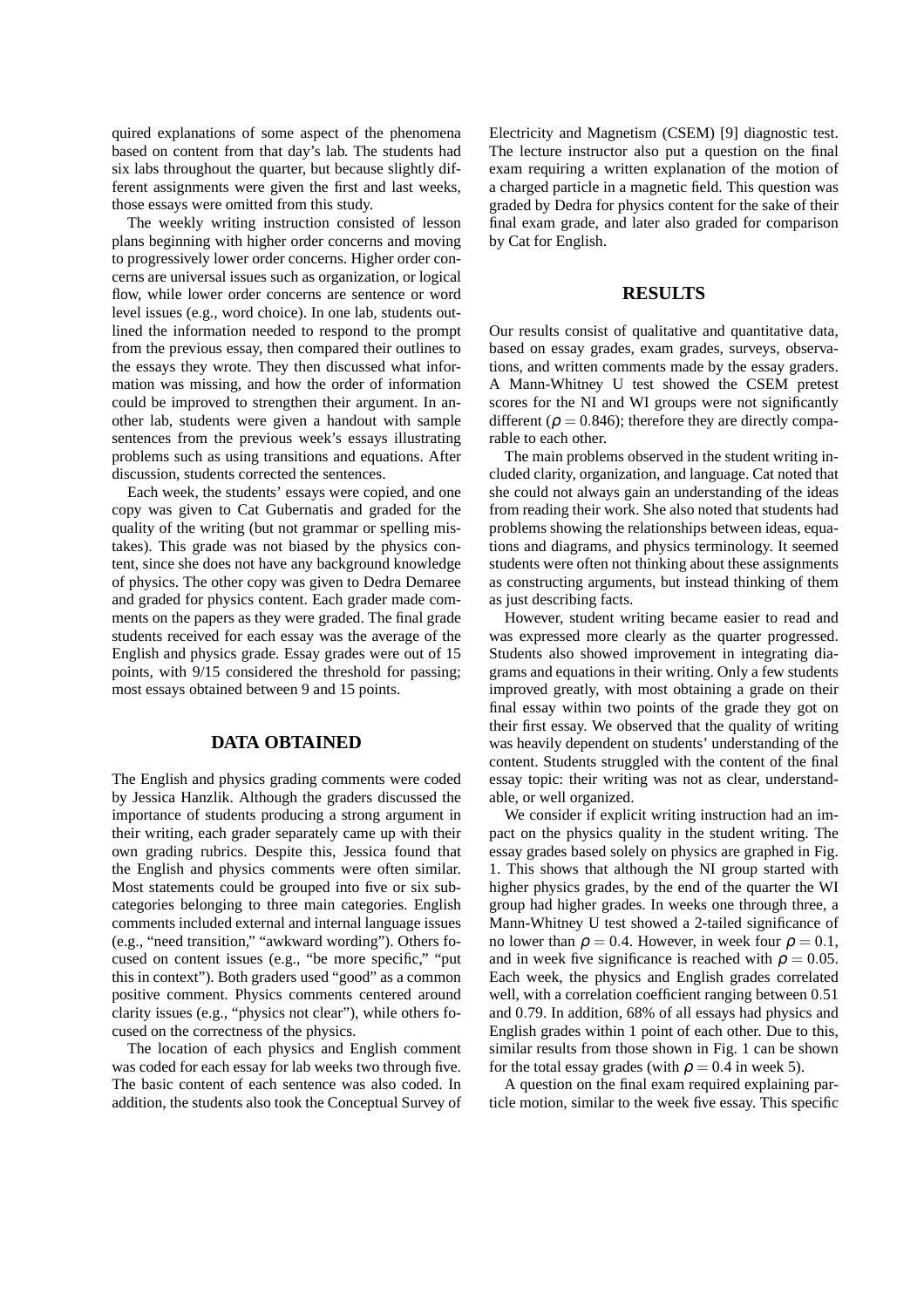

**FIGURE 1.** Weekly Physics essay grades.

question was covered in detail in lecture. The WI students had much higher physics grades on this problem than the NI students (average for  $WI = 7.1$  out of 15, while the average for NI was 4.9). However, the English grades were nearly identical (10.6 for WI and 10.2 for NI). It should be noted the physics grade was based on points for the inclusion of various details of the problem, while the English grade (which did not count toward their final exam grade) was graded as we had graded in lab.

It seemed the students did not focus on English during the final exam; almost no responses appeared in full sentence form. It is not surprising that students did not transfer the idea of writing from lab to the final exam as the lab and lecture are fairly separate. There was no significant difference between physics grades for the NI and WI students on this problem, but there was a significant difference when the English and physics grades were averaged (the Mann-Whitney U test found  $\rho = 0.11$ for the physics grades and  $\rho = 0.027$  for the averaged grade). There was no significant difference between the two groups overall on the final exam ( $\rho = 0.89$ ).

First we address the question: is there a correlation between the types of English comments and the types of physics comments made in grading? For every sentence that received either an English or physics comment during grading, 37% of the time there was a comment from both the English grader and the physics grader. For each group, and each week, the percent where both graders commented ranged from 29% to 47%; this agreement was fairly consistent across the two groups and throughout the quarter.

Both graders made comments based on language and clarity, content and correctness, or made positive comments. Grouping comments in that fashion, we found that 63% of the time when both graders commented at the same location, the comments were of the same type. This agreement ranged from 21% to 89% for the two groups each week. It is interesting that except for week 2, the WI group had a higher agreement between the English



**FIGURE 2.** Percent of times physics and English comments at same location were of the same type.



**FIGURE 3.** Percent of English positive-based comments.

and physics comments than the NI group. The average agreement in the NI group was 55%, while in the WI group it was 72% (see Fig. 2). It is possible that the writing instruction impacted this agreement, though it is not obvious why it would.

Second we address: what type of comments are more frequent? We looked at the coded comments to see what types of comments occurred for each group throughout the quarter. The percent of positive English comments gradually increased through the quarter, with 9.5% in week 2 and 32% in week 4. This is consistent with both the improvements in student writing, and that the graders wanted to make sure we gave suggestions to correct student work early on, which artificially inflated the increase in positive comments.

Week five is interesting since the WI group received almost three times as high a percentage of positive comments as the NI group. These percents are shown in Fig. 3. Although this essay was difficult for both groups, as is seen by the lower grades in week five and the reduced number of positive comments, the difference between the two groups is striking. This is the week that the difference in essay grades between the two groups achieved statistical significance. The difference in the number of positive comments for each group supports that result.